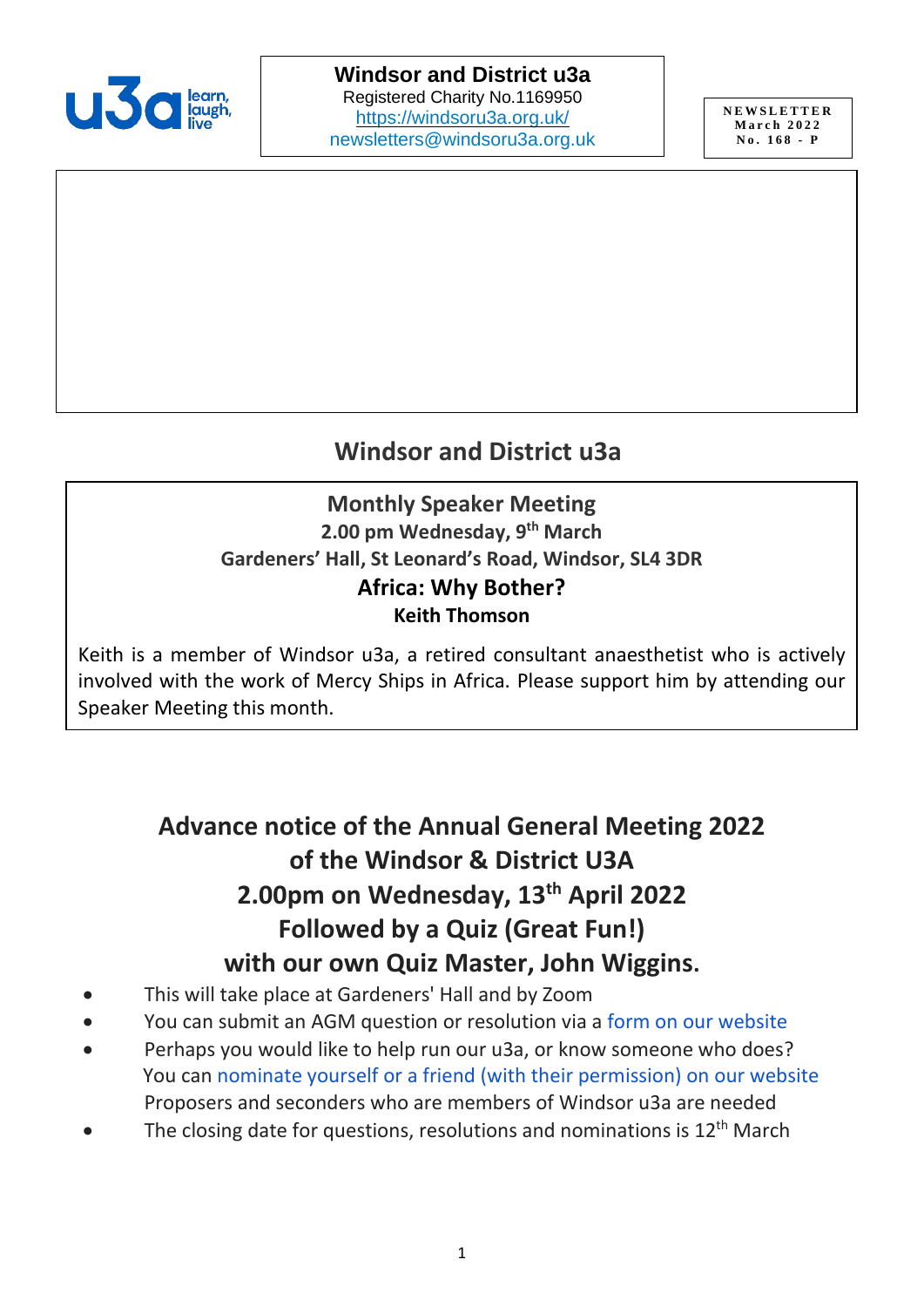# **A Concert of Live Music from The TC Jazz Duo In March £5-00 pp**

Tracey's penchant for a great song covers some of the great jazz standards, bossa nova and blues songs. She has performed for audiences of up to five hundred people, at many of London's top venues including Whitehall, The Sheraton (Park Lane), Russell Hotel and The Renaissance Chancery Court Hotel. With her natural rhythm and phrasing, Tracey has received great compliments. She has been requested to perform at many prestigious private functions and events including the Ealing Jazz Festival. In addition to performing at many venues in the UK, Tracey has also performed in the US with well-respected players; saxophonist, Leroy Cooper (Ray Charles), drummer, George Miles (Jazz Hall of Fame) and Bass Player, Bernie Lee (BB King).

Organised by the Tea & Jazz group. Open to all Windsor u3a members

#### **Local Coffee Mornings**



The membership of Windsor u3a is 600 +. If every member came to a Monthly Speaker Meeting, there would not be room for all. It is not possible to get to know everyone, but it is the 'personal touch' of committee members and convenors that has in the past been so very important in supporting growth and maintaining our numbers. Within Interest Groups good friendships are formed. The committee has decided

to trial a new initiative to enable members old and new to meet and get to know each other. Local monthly coffee mornings are planned, like those for new members. These will be open to all members but will be for the convenience of those living in a local area. Convenors will be especially welcome, particularly if they would like to increase the size of their groups. The first Local Coffee Morning will be held on Datchet Green on Wednesday, 23<sup>rd</sup> March. If these prove to be successful in Datchet, Monthly Coffee Mornings will be set up in other local areas, such as Ascot, West Windsor and Old Windsor. Jackie Wiggins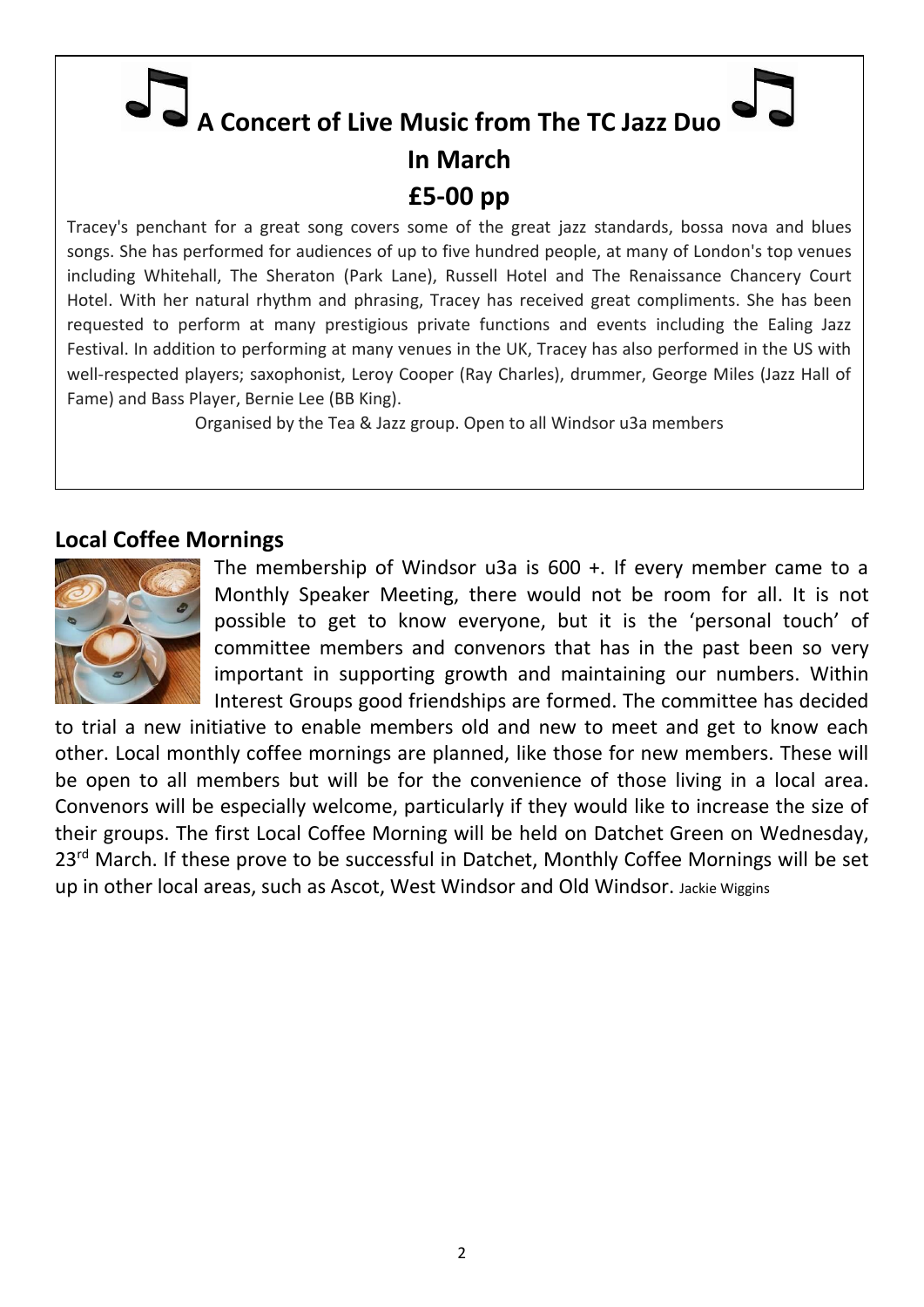## **Interest Group News**

## **A Group in Formation 'Sewing Buddies'**

Do you enjoy sewing and talking about sewing? Then you could find yourself among new friends who draw inspiration from each other's creations as they work together. A new member brings her experience in a Surrey u3a with her. One of her groups was 'Sewing Buddies' and she would like to find some like-minded Windsor members to share her interest. Together the group could turn their hand to sewing of all kinds… dressmaking, curtain-making, cushions and even bags and there is the added advantage of being able to swap patterns, magazines and even scraps of fabric.

**Boys Toys: Steam Day at The London Museum of Water and Steam** Tickets for seniors cost £16-00 and include admission to the Steam Day and entry on all public open days during the year. I am investigating a group admission price for the Steam Day only and will advise. If you are interested in coming on the trip, please let me know by 6<sup>th</sup> March. John Wiggins

**\***

**Cycling**: Would you like to join our cycling group? We meet during the summer months on the third Wednesday of each month between 10 - 12am. Cycle rides are mostly off road, between 15 -20 km in length and always start from Windsor. We stop for a coffee midway. If you are interested in joining our group, please contact Ruth with your U3A membership number.

## **Economic Affairs: It's The Economy, stupid!**

Prices are rising and so are taxes yet support for the least well off and council budgets are being cut. Raw materials are in short supply and the country is under the threat of an inflation rate higher than it has been for years and high fuel prices too. Do you wonder why? Well, so do a small group of us who meet on the second Thursday afternoon of the month to discuss economic affairs.



**History of Design:** In January, the group met in Dedworth's Woody's Café, a substitute for Windsor Castle which was closed for Covid reasons. They displayed their own 'Designer Collections'. Convenor Chris Dufty showed two novel Christmas presents she had received. The first was a box of chocolates which grew legs when it was opened so that it stands proud of any tabletop. Strangely, it made the sweet treats irresistible. Chris also received a telescopically

folding straw, complete with its own cleansing brush and packed in a glamorous copper cover. Useful for anyone who doesn't like the bubbles of fizzy drinks to get up their nose and perhaps useful in these Covid times? Gill Hepsworth shared a gift she had received from her grandson, a "growable calendar" which contained seeds of salad vegetables and herbs. Strips of paper impregnated with seeds ready to be planted in pots at the right time of year, formed part of the page for each month. "Allotmenting" the easy way! Several other members showed Christmas cards they had received, the design of which pleased their eye. Georgina Blight's contribution focused on balance and framing. She also displayed a card that was a photograph of the large, circular, vibrant stained-glass window in the US's National Cathedral in Washington. Sue White showed the card that made her laugh the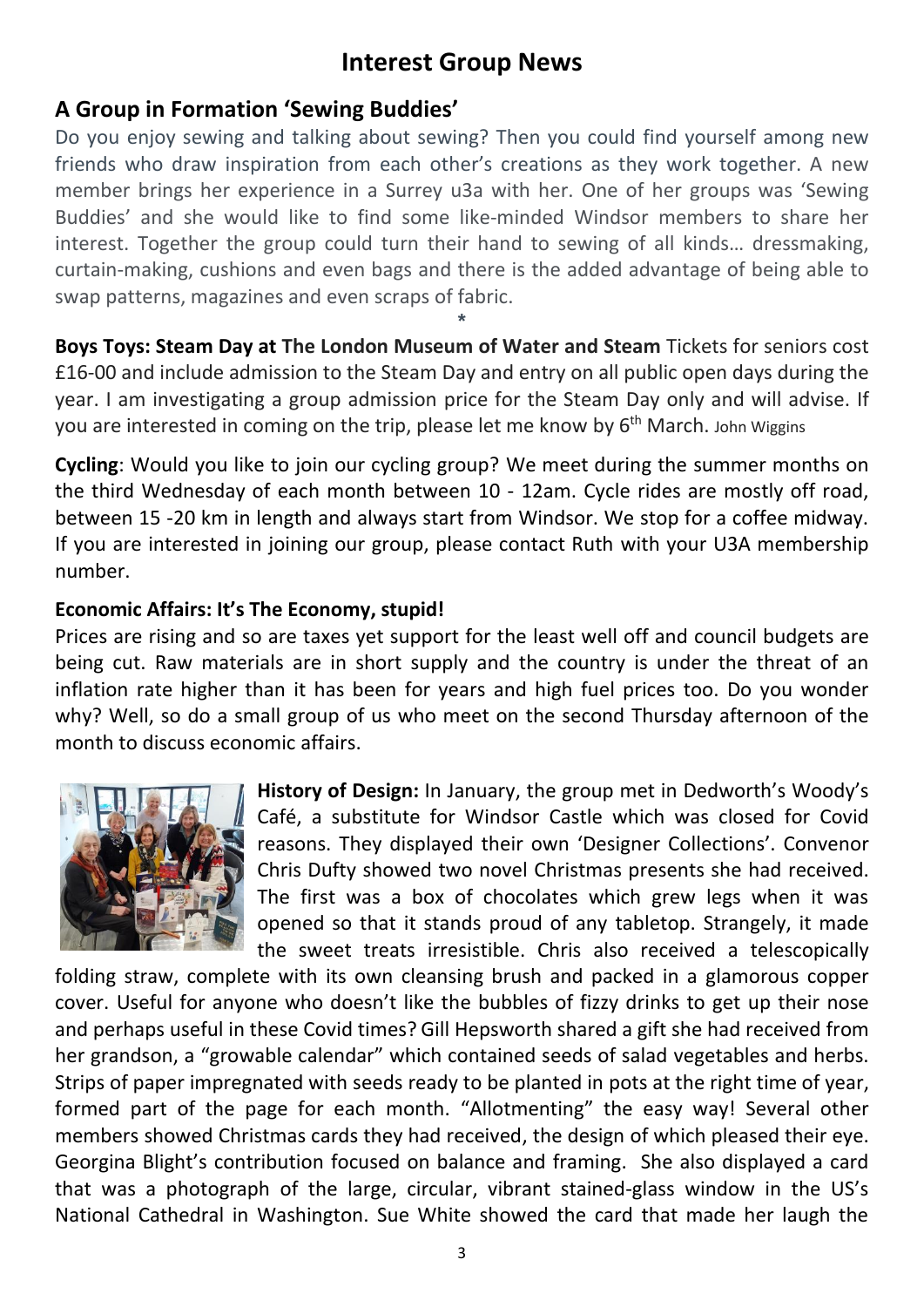most, another that she thought used typeface, colour and space boldly, but elegantly and a third which was inspired by the 1982 British animated television film, The Snowman. Marion Andrews displayed a collection of cards home-made by the younger members of her family and Ornella Mohan offered a beautiful depiction of Madonna and Child and, in contrast, a modern landscape showing innovative use of shape and colour**.**

Last month, in February the group enjoyed a visit to All Saints' Dedworth to see the stainedglass windows there. These were designed for the previous church which stood on the same site and originated from the firm of Morris, Marshall, Faulkner & Co. William Morris himself and other distinguished artists and craftsmen such as Burne Jones, Rosetti and Maddox Brown produced designs for the windows. To read more about these special windows see [https://allsaintschurchdedworth.com/about-all-saints/our-history/#](https://allsaintschurchdedworth.com/about-all-saints/our-history/) (*A talk about them for our Local History group is in the planning stages. Look out for the date.)*

**Gardening 1:** We will visit The Wind in the Willows, Moorhouse Farm Lane, Higher Denham. The cost is £8-00 including tea.

**Gardening 2:** Our group had a lovely trip to see the snowdrops at



Welford Park. The snowdrop season runs until the 6<sup>th</sup> of March if any of you would like to go.

This group has a dozen or so members and would welcome more. We have trips once a month on the first Wednesday of each month, usually to locations

within an hour's drive of Windsor. Our next outing will be to Oxford Botanic Gardens in early March.



**Geocaching:** In February we added another nine finds to our total which is now 530. It is amazing that nobody fell over in the mud. There were certainly some soggy feet by the end of our session! [\(Photographs](https://windsoru3a.org.uk/newsletter-extra-march-2022) on website) Beginners are always welcome for a try out session.

**Music for a Desert Island.** *Who will be castaway this month?* Find a few of your favourite pieces of music on YouTube and perhaps relate the memories they hold for you or why you would choose to have them on your desert island. To sample the musical reminiscences of previous castaways [click here.](https://windsoru3a.org.uk/music-group-playlists-updated-2021/)

![](_page_3_Picture_11.jpeg)

**Music for Listening:** Remember to support David Oldcorn's celebration of International Women's Day on 8<sup>th</sup> March. He invites members to share an afternoon of music composed by women. The concert will be held in his home. Please contact David Oldcorn if you would like to attend.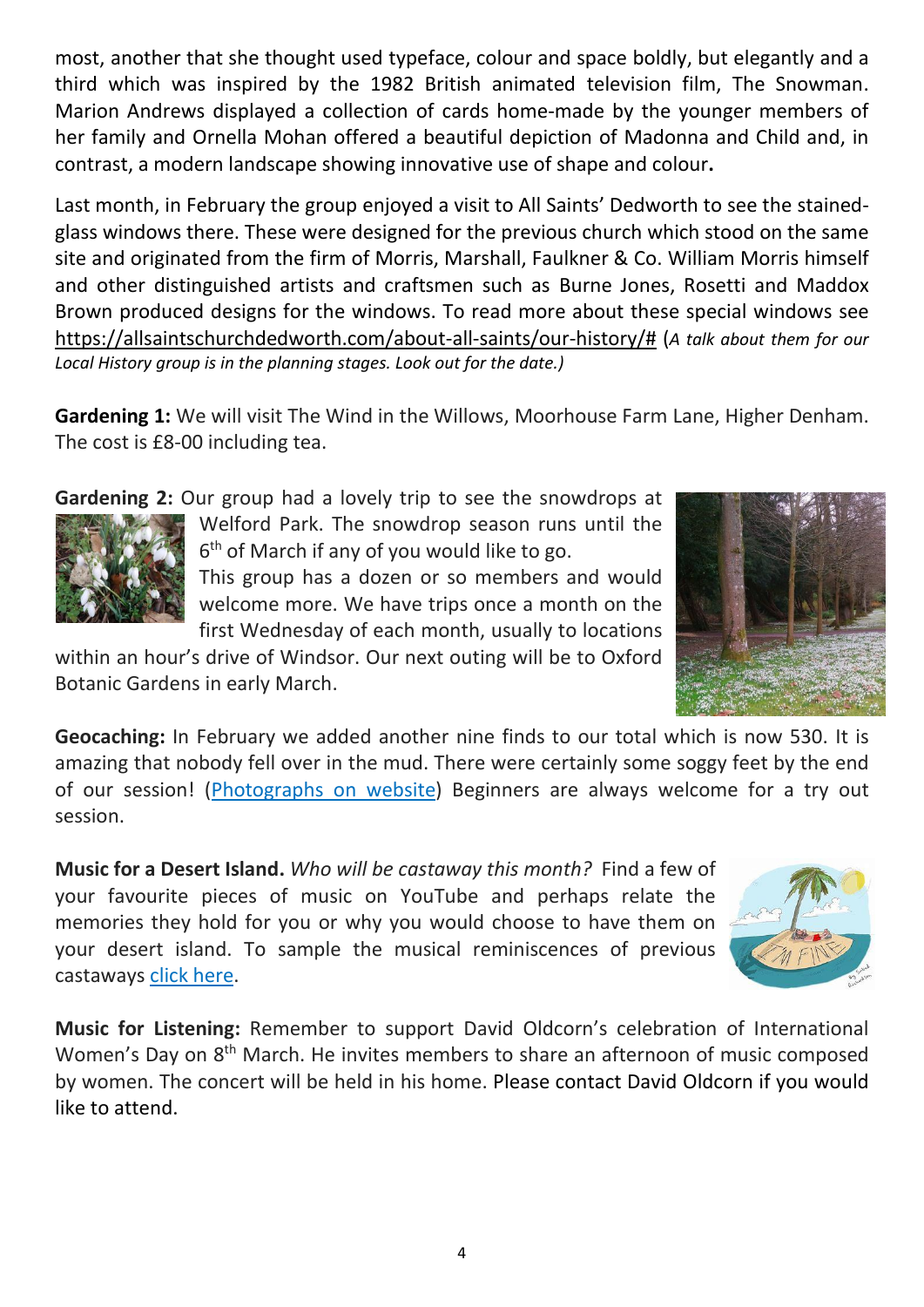**Photography:** The Photography group is changing its meeting time. From March onwards it will meet in the afternoon on the  $4<sup>th</sup>$  Monday of the month. In January, we discussed our plan for the year which includes tutorial and photo sharing sessions in members' homes and activity sessions in various locations suited to our theme of the month. New members are welcome.

**Walking Group:** Meet on Friday March 25<sup>th</sup> in the (free) Upton Court Road Car Park in Slough, parking near the Scout Hut, at the far end. The walk will be through parks and playing fields to Eton, where, after coffee, we will return to the car park via Victoria Bridge and Datchet Golf Course. Total distance about 5 miles.

## **Interest Groups of the Month: The Explore London Groups**

**\***

*These groups make trips to various places of interest in London, with members frequently, but not always, travelling on buses and using their senior citizen bus passes. They make very interesting excursions.*

*Explore London 1 planned a visit the Imperial War Museum, but were disappointed to find it closed. Opening hours had changed unexpectedly. Alan Wheeler writes about their day out.*

![](_page_4_Picture_5.jpeg)

In February, I had the pleasure of joining Maureen Russell's Explore London Group trip to the Imperial War Museum. We met up at Waterloo Station and walked past the remaining front entrance of the once Necropolis Railway opened in November 1854 by the London Necropolis Company, to carry corpses and mourners between London and the LNC's newly opened Brookwood Cemetery in, Surrey. And it was still in use till 1941.

We then walked to the Metropolitan Cathedral Church of St George, usually known as St George's Cathedral, Southwark. This is the cathedral of the Roman Catholic Archdiocese of Southwark, the seat of the Archbishop of Southwark. The building was erected in 1848 and reopened after extensive war damage in 1958. It was designed by [Augustus Pugin,](https://en.wikipedia.org/wiki/Augustus_Pugin) famous for his work with [Charles Barry](https://en.wikipedia.org/wiki/Charles_Barry) on the design of the rebuilt [Houses](https://en.wikipedia.org/wiki/Houses_of_Parliament)  [of Parliament,](https://en.wikipedia.org/wiki/Houses_of_Parliament) in [decorated Gothic,](https://en.wikipedia.org/wiki/Decorated_Gothic) from yellow [stock](https://en.wikipedia.org/wiki/Stock_brick) 

![](_page_4_Picture_8.jpeg)

[brick](https://en.wikipedia.org/wiki/Stock_brick) with [Portland stone](https://en.wikipedia.org/wiki/Portland_stone) dressings. Pugin was the first person to be married in the church on 10 August 1848, to his third wife Jane.

![](_page_4_Picture_10.jpeg)

The cathedral houses a beautiful and poignant memorial to the late Archbishop Oscar Romero, who was killed on March 24<sup>th</sup>, 1980, whilst celebrating mass in the chapel of the Divine Providence Cancer Hospital, where he lived, in San Salvador. He was killed for speaking out about what was happening in a land of cover-up and lies. Thirty-five years later, he was declared a martyr of the Church, killed out of hatred of the faith, and was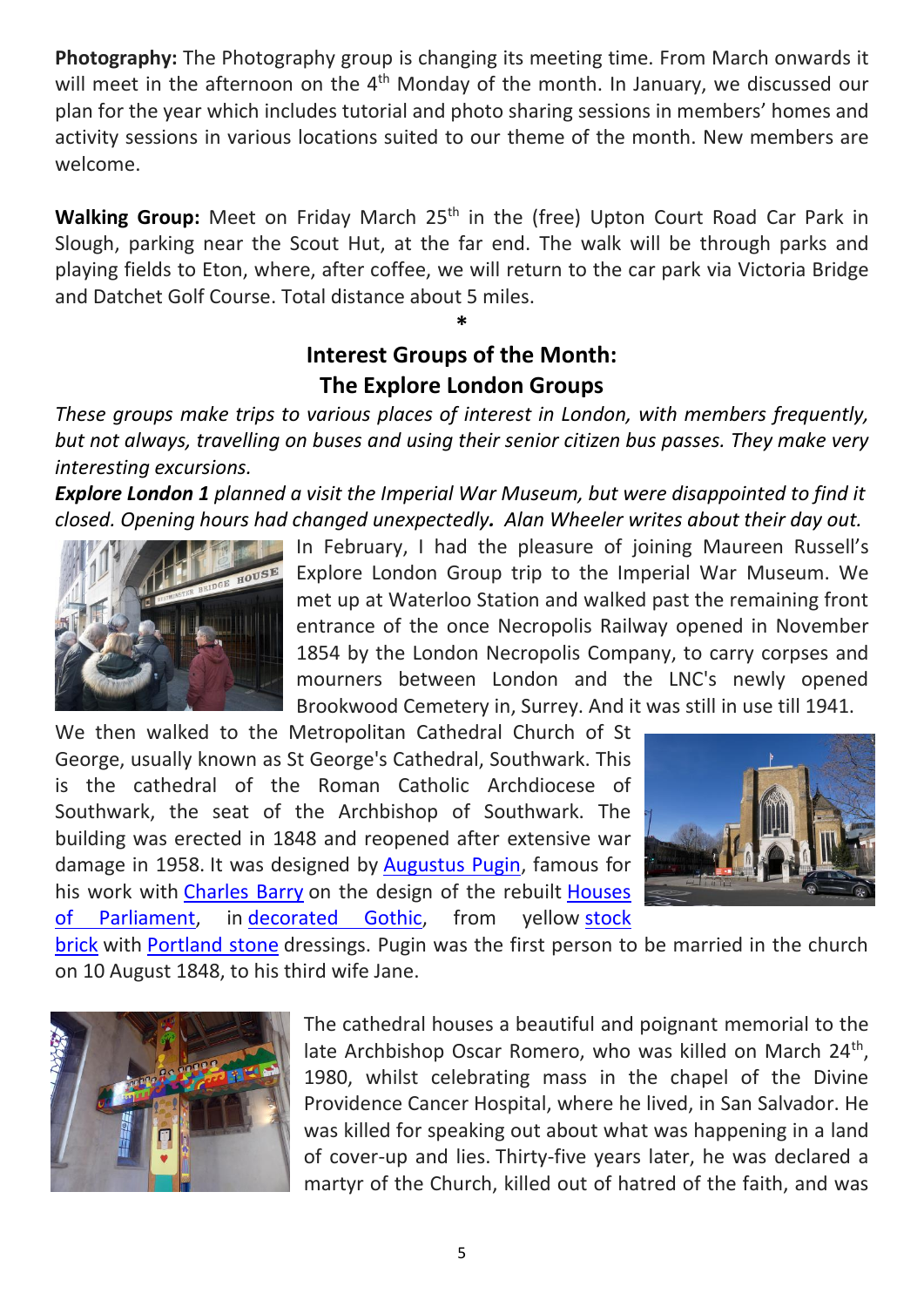beatified on May 23<sup>rd</sup>, 2015. He was canonised by Pope Francis on October 14<sup>th</sup>, 2018. The memorial is in the form of a large, beautiful, multi-coloured cross.

We then passed the house of [William Bligh,](https://en.wikipedia.org/wiki/William_Bligh) at 100 Lambeth Road, of "Mutiny on the Bounty" fame - cast adrift by a mutinous crew in the Pacific in 1789 along with several loyal followers. The house has a blue plaque to easily identify it. Captain Bligh and his family lived in the five-bedroom property on Lambeth Road near the Imperial War Museum after he found his way back to London following the mutiny. The house came onto the market last year for £2.25 million!

![](_page_5_Picture_2.jpeg)

![](_page_5_Picture_3.jpeg)

We then walked to the Imperial War Museum, but it was closed as the opening hours had changed on the very day we arrived, so we then decided to visit the nearby Garden Museum on Lambeth Palace Road instead. It is Britain's only museum of the art, history and design of gardens.

The Garden Museum is housed in the medieval and Victorian church of St Mary-at-Lambeth. The first church on the site was

built before the [Norman Conquest,](https://en.wikipedia.org/wiki/Norman_Conquest) and was integral to the religious centre established by the [Archbishops of Canterbury](https://en.wikipedia.org/wiki/Archbishops_of_Canterbury) in the 12th century. The structure was deconsecrated in 1972, and rescued from demolition by the museum's founder, Rosemary Nicholson. The museum opened in 1977 as the world's first museum of garden history; the churchyard was re-designed as a garden. *Alan Wheeler*

*To read more about Alan's day out with Explore London 1 group and to see more of his photographs, [click here](https://windsoru3a.org.uk/newsletter-extra-march-2022)*

**King's Cross Walkabout.** A group of Explore London 1 members travelled to King's Cross via Paddington station and enjoyed reminiscing with Paddington Bear, before taking the bus to Euston Road to visit the British Library, where they enjoyed more reminiscing. This time over an exhibition of Paul McCartney's manuscripts and coffee.

![](_page_5_Picture_9.jpeg)

Their walk continued through King's Cross station where there are several interesting statues. *([See website for more](https://windsoru3a.org.uk/newsletter-extra-march-2022) photographs)*. The walk proceeded through the retail centre to a

![](_page_5_Picture_11.jpeg)

redeveloped area of the station, Coal Drops Yard, where the architecture of old and new buildings mingles happily.

The group progressed over the Regents Canal and returned to Euston Road via St Pancras Old Church and cemetery, which is now a public garden. Its patron saint, St Pancras, was a **Roman citizen** who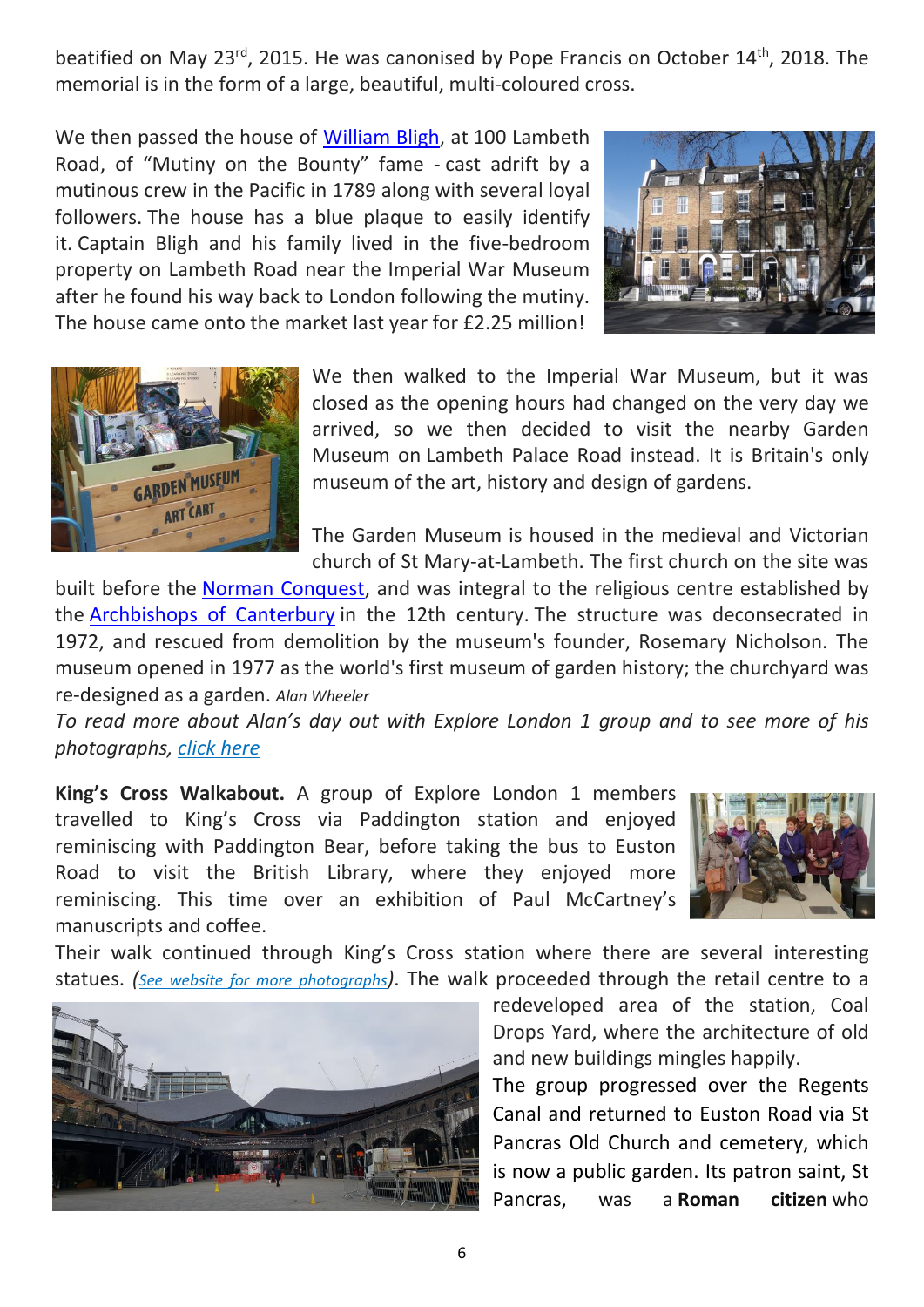converted to Christianity, and was beheaded for his faith at the age of fourteen, around the year 304. (*Click here for more photographs [of this very interesting area\)](https://windsoru3a.org.uk/newsletter-extra-march-2022)*

#### **Explore London 2 Music Museum**

Seventeen members visited the Music Museum in Brentford. This houses an amazing collection of mechanical, self-playing, musical instruments that tell the story of how people listened to music before the days of microphones and electronics. The group were entranced by the demonstrations and explanations of how the music was made**.**

![](_page_6_Picture_3.jpeg)

The tour culminated with the highlight of the day, a demonstration and mini concert on a Wurlitzer organ. Several of the tour party have promised themselves a return visit to the museum to a Tea Dance, Concert or Silent Film Show when the organ can be appreciated in the context of its time. *[\(More photographs](https://windsoru3a.org.uk/newsletter-extra-march-2022) on our web site).* They finished their day with lunch at the Waterman's Arts Centre, which is conveniently situated across the road, before returning to Hammersmith to catch the 702 bus back to Windsor. We look forward to hearing about their coming visits to Highgate Cemetery and D Theatre Royal Drury Lane.

*Thanks go to the convenors and leaders of the walks and visits organised for the Explore London groups. They work hard researching beforehand, the areas they visit and give much pleasure to those who take part.*

## **Remember to check out u3a Online**

**Thames Valley Network (TVN) Study Days <http://u3atvnetwork.org.uk/> Trust u3a Interest Groups [Trust u3a Home \(u3asites.org.uk\)](https://u3asites.org.uk/trustu3a/home)**